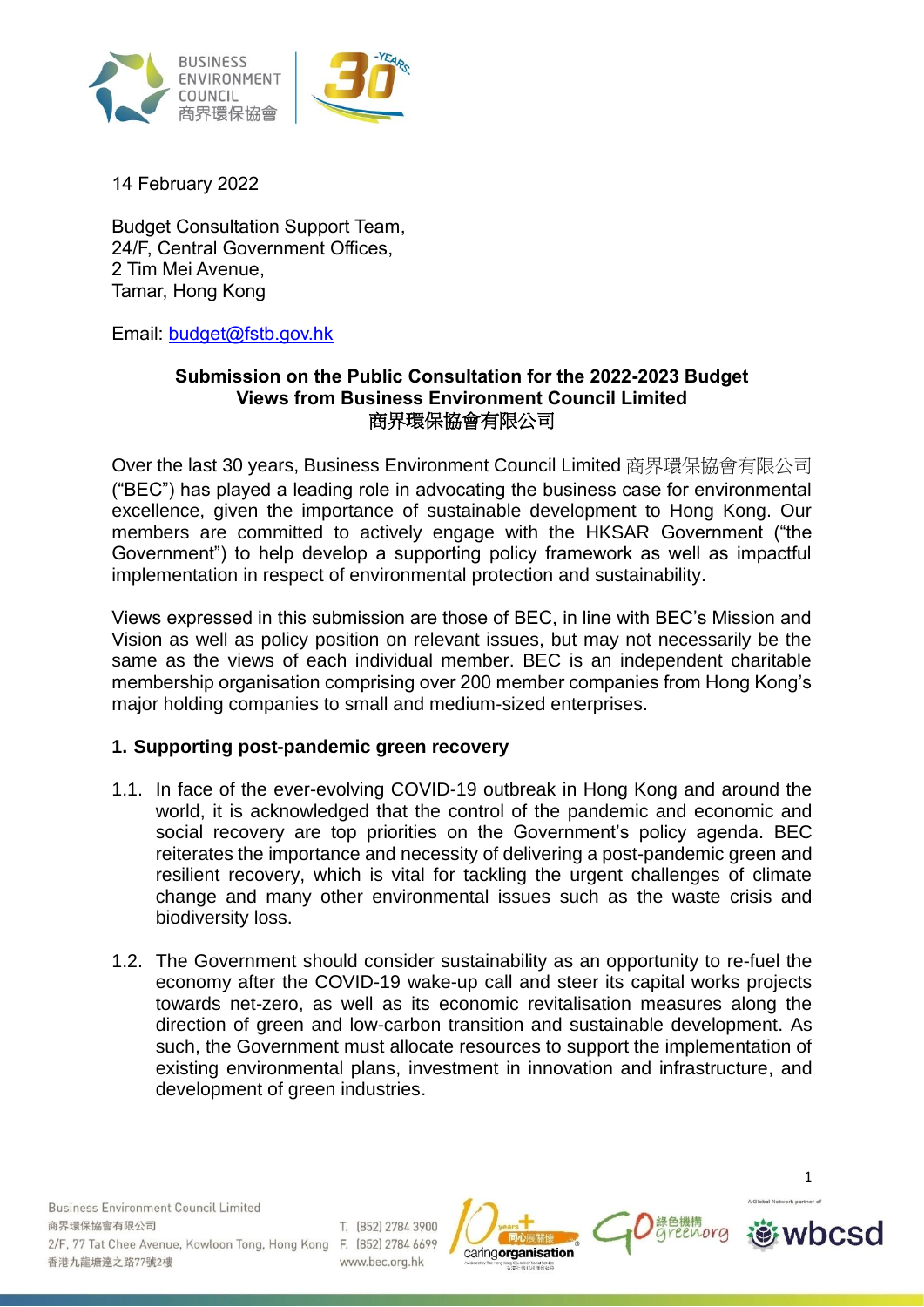

### **2. Addressing climate change and achieving net-zero carbon**

2.1. In October 2021, the Government announced Hong Kong's Climate Action Plan 2050 ("CAP2050"), setting out the vision of ''Zero-carbon Emissions, Liveable City, Sustainable Development''. BEC welcomes the overall strategies, plans, targets and actions outlined in CAP2050 to achieve carbon neutrality before 2050. Financial resources, as illustrated below, are needed to support the implementation of major decarbonisation strategies and accelerate Hong Kong's transition towards net-zero carbon.

#### *Supporting the steering and coordination of decarbonisation strategies*

2.2. BEC welcomes the proposal to set up the Office of Climate Change and Carbon Neutrality and an inter-departmental Carbon Neutrality Task Force. We ask for sufficient human and financial resources to be given to the Office and Task Force in order to lead climate resilience and adaptation work, to strengthen the implementation and coordination of decarbonisation strategies, as well as to foster partnerships between the Government, the business sector and other stakeholders in society.

#### *Assisting businesses in taking climate action*

- 2.3. Moreover, BEC stresses the need to set aside financial resources, for example dedicated funding, interest-free loans, rent and rate relief and tax concessions, to incentivise and stimulate businesses, especially those lacking capacity and resources to consider the following actions:
	- Measure carbon emissions, set carbon reduction targets aligned with the goals of the Paris Agreement, formulate and implement carbon management plan;
	- Invest in hardware and/or build capacity that facilitate the transition and transformation towards net-zero carbon and climate resilience; and
	- Adopt practices such as zero-waste, zero-carbon and energy efficient building design, green procurement, energy and carbon audit and management, and climate risk assessment and management.

#### *Promoting green buildings and construction*

2.4. Buildings contribute significantly to carbon emission throughout the building lifecycle. Attention should be placed not only at the operational stage of existing buildings, but also at the construction phase. BEC encourages the Government to support the construction sector in operational and embodied carbon reduction, by providing private developers and contractors with funding or incentive scheme in adopting early electrification, the use of other electric plant and equipment, the use of low-carbon construction materials (such as concrete and steel with recycled content), the use of renewable energy at construction sites, conducting embodied carbon accounting, and innovative construction methods such as

caringorganisation



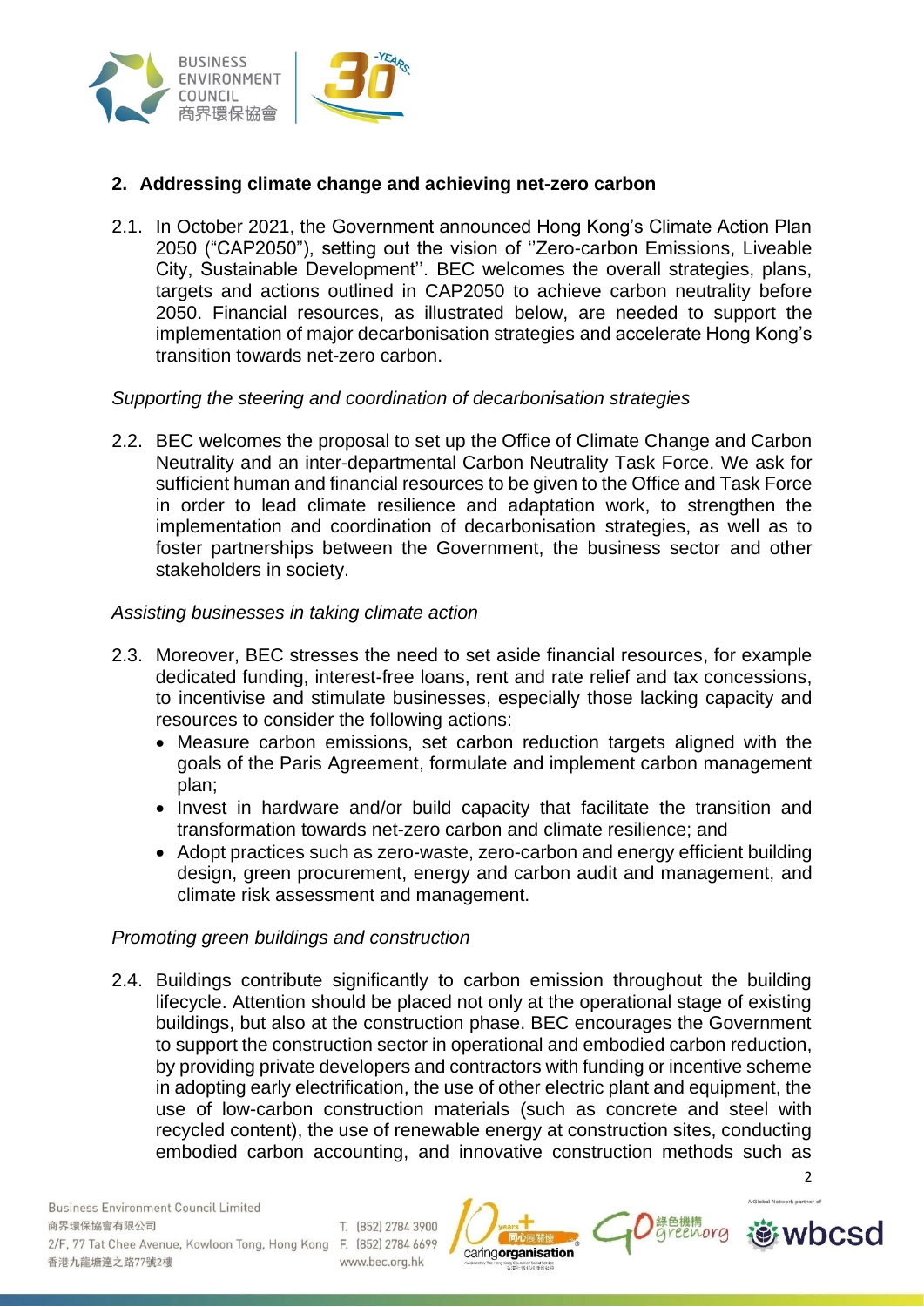

Battery Energy Storage System ("BESS") and Modular Integrated Construction ("MiC").

# **3. Advancing towards zero-vehicular emissions**

3.1. In response to global climate change and to facilitate the development of a green and liveable city, achieving zero-carbon emissions from vehicles is one of the key strategies to drive for carbon neutrality and further improve roadside air quality in Hong Kong. BEC welcomes a series of policies and measures announced in the Roadmap on the Popularisation of Electric Vehicles ("EVs"), promoting EV adoption with financial resources allocated for the installation of charging infrastructures and various trial schemes.

## *Expanding charging infrastructures*

3.2. The provision of charging facilities and infrastructures is the key to achieve mass adoption of EVs. BEC urges the Government to allocate additional resources for encouraging the installation of EV charging infrastructures in both new and existing private residential buildings, with the plan to increase the current target of 60,000 private parking spaces and extend the coverage to commercial buildings. To serve the needs of different types of EVs, especially for the electric commercial vehicles, financial resources should also be put to develop and enhance public charging network and the underlying infrastructure by setting up more EV chargers in public car parking spaces.

### *Promoting the adoption of electric and zero-carbon commercial vehicles*

3.3. To speed up the electrification of commercial vehicles, including taxis, public light buses ("PLBs") and goods vehicles, the Government should set aside sufficient funding to subsidise and incentivise trials on different e-commercial vehicles to test their technical and commercial viability for operating in the local environment. BEC also urges the Government to capture the opportunity of subsidising or providing tax incentives for the gradual replacement of old commercial vehicles with low- or zero-carbon vehicles, which will retire within the next few years.

# *Supporting new energy option without overlooking low-carbon fuel as interim solutions*

3.4. Besides, BEC suggests the Government to support the use of other zero-carbon fuel and new energy for vehicles, like the use of green hydrogen fuel and fuel cell technologies in the road transport sector, by allocating funding resources for exploring feasibility and backing research and development ("R&D") of green transport technologies. Where transport operations cannot be readily electrified or replaced by zero-carbon fuel or technologies in the near term, the Government should also incentivise the use of low-carbon fuel that is proven and available in the market as interim options. Examples include the use of liquefied natural gas ("LNG") in vessels and biodiesel in commercial vehicles.



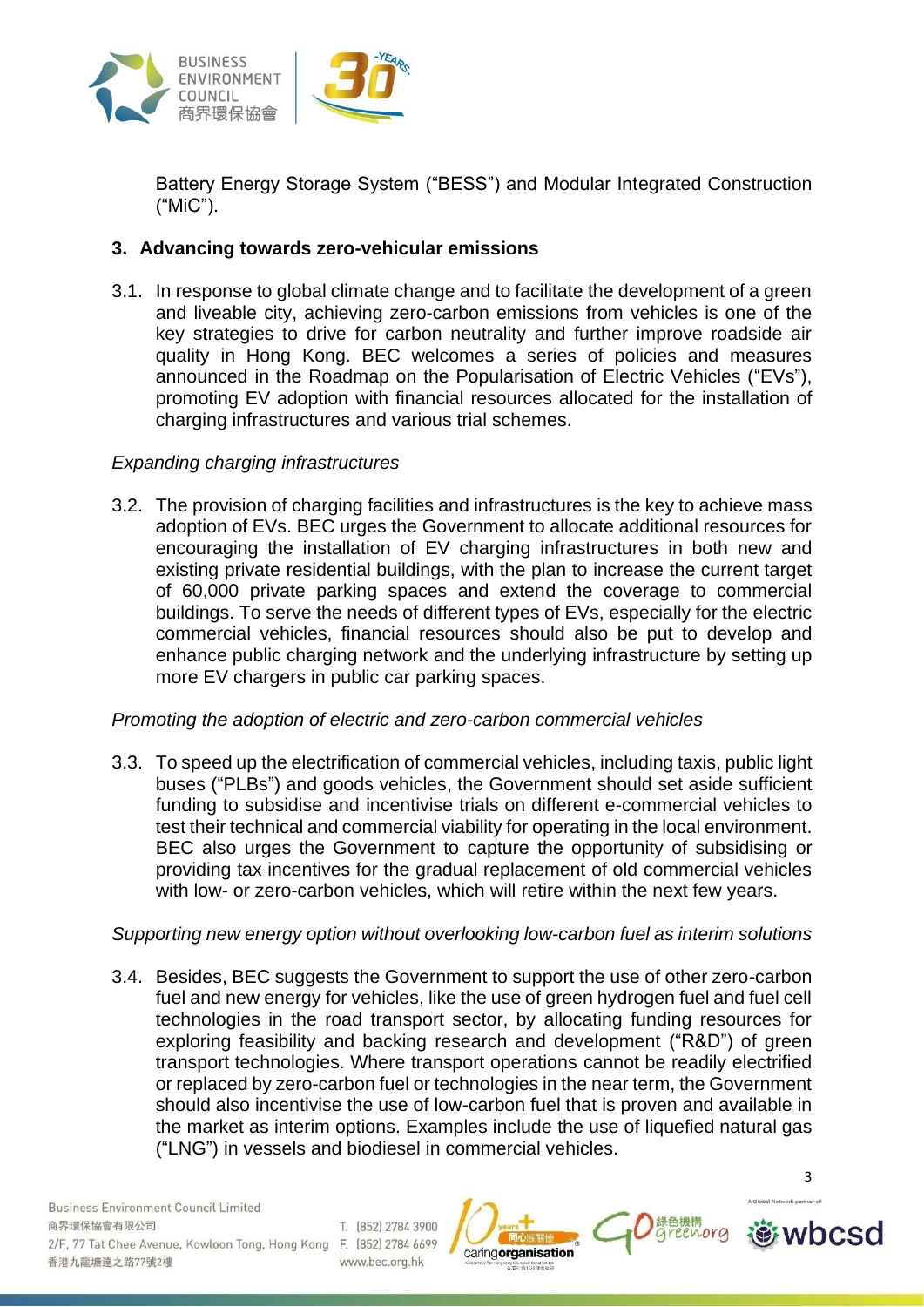

# *Decarbonising the aviation industry*

3.5. Like other transport sectors, the commercial aviation industry is under pressure to decarbonise. As zero-carbon energy and technologies such as electric and hydrogen fuel cell are not yet market-ready, especially for medium- and longhaul operations that account for almost three-quarters of the industry's  $CO<sub>2</sub>$ emissions, the up-scaling of the use of sustainable aviation fuel ("SAF") becomes crucial. BEC strongly recommends the Government to put in resources to create an environment conducive to the development of SAF infrastructure and supply in Hong Kong, including financial incentives to the private sector and funding for R&D in SAF production, which will help Hong Kong businesses to reduce Scope 3 emissions on the one hand, and strengthen Hong Kong's position as the aviation hub in the Greater Bay Area ("GBA") on the other hand.

### **4. Building a circular economy**

4.1. The Government announced the Waste Blueprint for Hong Kong 2035 in February 2021, with the ambition of achieving ''Waste Reduction ‧ Resources Circulation ‧ Zero Landfill''. Waste management strategies, goals and measures to tackle the waste challenge up to 2035 and progressively develop a circular economy are outlined in the document. Substantial investments and financial resources will be required to support the implementation of the planned actions and achieve the ambitious goals.

### *Promoting waste reduction and local recycling*

- 4.2. Financial incentives are important to stimulate and drive behavioural change. BEC welcomes the passage of the Municipal Solid Waste ("MSW") Charging Scheme and looks forward to the implementation of the upcoming Producer Responsibility Scheme ("PRS") on plastic beverage containers. To get businesses and the community better prepared for the implementation of MSW Charging Scheme and other waste-related regulations such as the control on disposable plastic tableware, resources are needed to support education and promotion campaigns for the general public and to mobilise relevant industries (such as property management companies) on waste reduction at source, proper sorting, clean recycling and the reuse and repair culture.
- 4.3. It is critical for the Government to provide adequate resources in supporting the operation of local recycling industry and enhancing both the quality and quantity of local recycling. The \$1 billion Recycling Fund is a good example in providing funding support to local recycling businesses and projects, facilitating the upgrading of the operational efficiency and capabilities of local recycling plants. Other areas that required Government's attention and support include the provision of recycling infrastructure, training and capacity building, R&D, and innovation.

caringorganisation